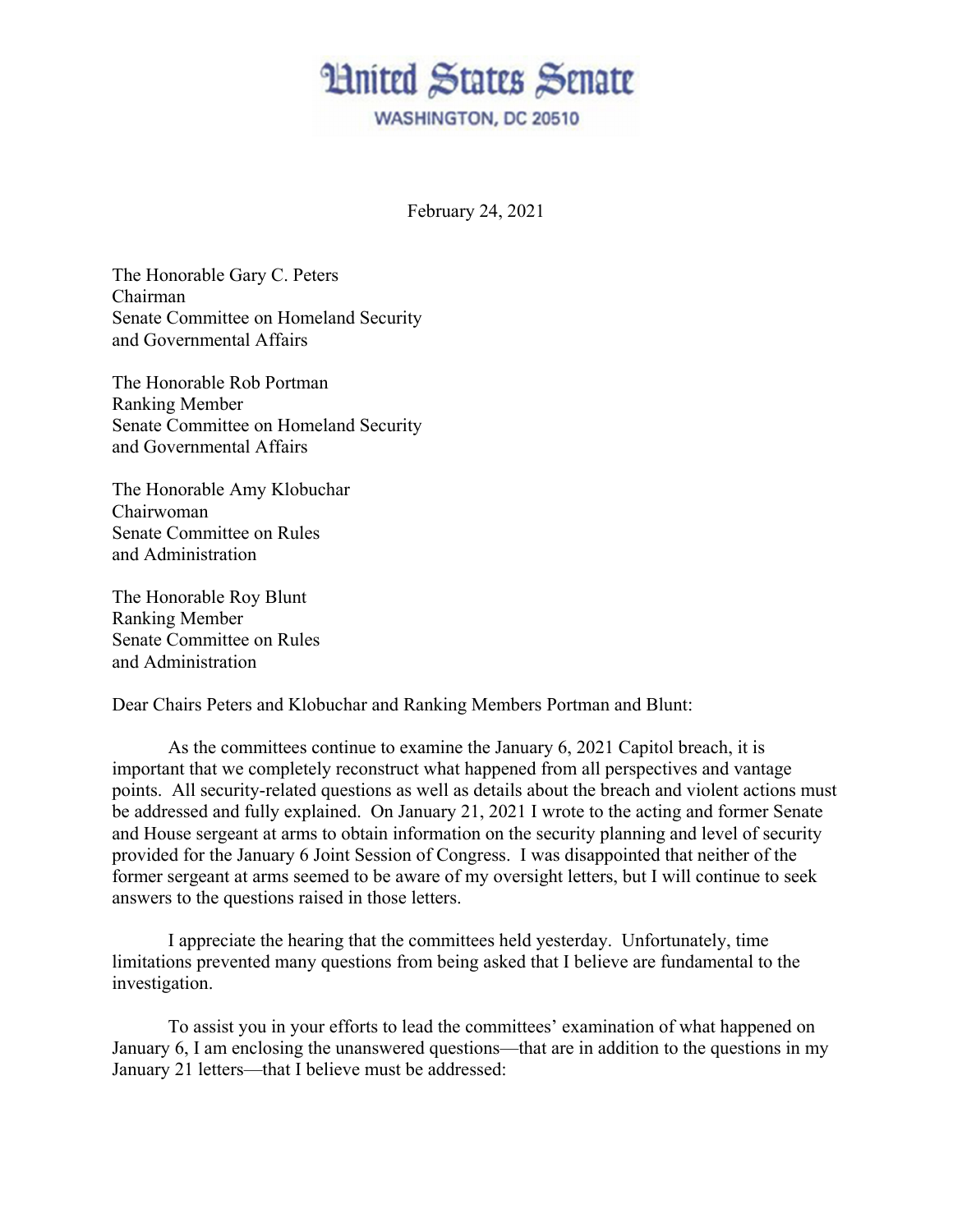February 24, 2021 Page 2

- 1. How many law enforcement officers:
	- a. manned the perimeter at the Capitol;
	- b. manned the Capitol's entrances;
	- c. manned the interior of the Capitol building;
	- d. were fully outfitted with riot gear;
	- e. were partially outfitted with riot gear; and
	- f. had no protective or riot gear?
- 2. The committees should obtain a full description of the violent confrontations that occurred at the Capitol on January 6 including, but not limited to:
	- a. Where and when did violent confrontations occur?
	- a. How long did each confrontation last?
	- b. Approximately how many individuals engaged in violent acts?
	- c. At what time did the last violent confrontation end?
- 3. How many firearms were seen and/or confiscated from individuals inside the Capitol building or on the Capitol grounds on January 6?
- 4. How many gunshots were fired at the Capitol on January 6:
	- a. by law enforcement?
	- b. by rioters?
- 5. When did the U.S. Capitol Police begin to clear the Capitol building on January 6?
	- a. Reports indicate that the sergeant at arms said that the Capitol was secure at 5:34 p.m. on January  $6<sup>1</sup>$  Was this the same time that the Capitol was completely cleared? If not, when did that occur?
- 6. When did law enforcement reestablish the security perimeter at the Capitol?
- 7. What groups were involved in planning or coordinating the breach of the Capitol?
	- a. How many members of each group were involved in the breach?
	- b. How many members of each group have been arrested or charged?
- 8. On January 6, approximately how many individuals:
	- a. attended President Trump's speech at the Ellipse;
	- b. marched to the Capitol; and

 $\overline{a}$ 

- c. breached the Capitol building?
- 9. What was the cause of death of U.S. Capitol Police Officer Brian Sicknick?
- 10. What Capitol property was damaged on January 6 and what is the cost estimate for repair or replacement?

<sup>&</sup>lt;sup>1</sup> Lauren Letherby and Anjali Singhvi, *How Trump's Calls to G.O.P. Lawmakers Fit in the Timeline of the Capitol Riot*, NY Times, Feb. 13, 2021, https://www.nytimes.com/interactive/2021/01/15/us/trump-capitol-riottimeline.html.